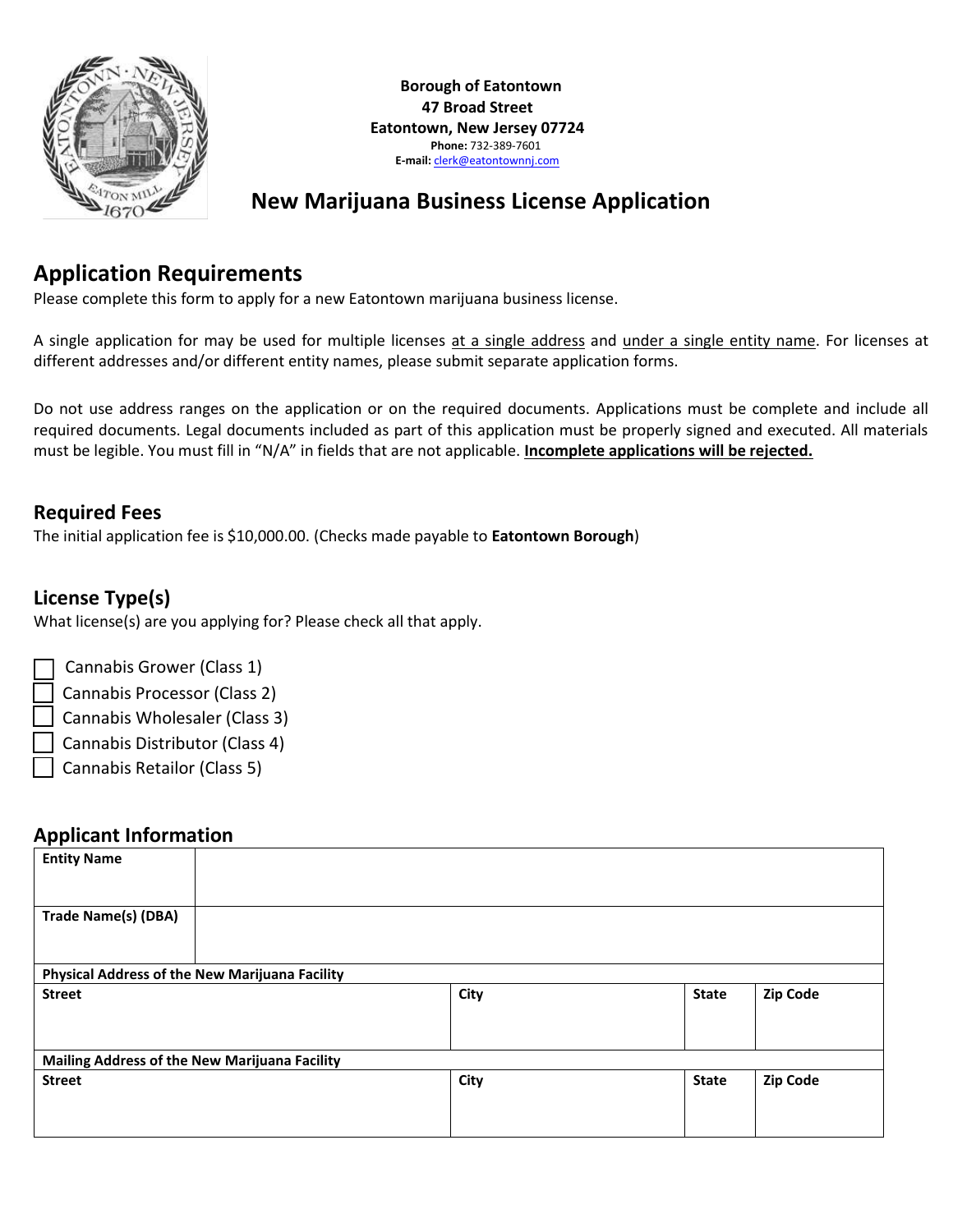#### **Contact Information**

You must provide contact information for:

- **A main contact**. The main contact is someone who can address questions or issues related to your license applicationsor business license. The main contact will receive application status updates, license notifications, and copies of your business license at the email provided.
- **An onsite manager**. The onsite manager must have the authority to make decisions regarding the licensed premises and must have access to and control over the licensed premises at all times. The onsite manager may also be the person who has authority over the licensed premises and may receive official correspondences, including enforcementcorrespondences, from the Borough.
- **The property owner**. The person who owns the property where the business will be located.
- **All other owners, controlling persons, close associates, key employees, and investors.** Please use additional pages if required.

| <b>Main Contact</b>           |                     |  |  |  |
|-------------------------------|---------------------|--|--|--|
| Name (Role)                   | <b>Phone Number</b> |  |  |  |
| <b>Home Address</b>           |                     |  |  |  |
| <b>Email Address</b>          |                     |  |  |  |
| <b>Onsite Manager</b>         |                     |  |  |  |
| Name (Role)                   | Phone Number        |  |  |  |
| <b>Home Address</b>           |                     |  |  |  |
| <b>Email Address</b>          |                     |  |  |  |
| <b>Property Owner</b>         |                     |  |  |  |
| Name (Role)                   | Phone Number        |  |  |  |
| <b>Home Address</b>           |                     |  |  |  |
| <b>Email Address</b>          |                     |  |  |  |
|                               |                     |  |  |  |
| <b>Other Involved Persons</b> |                     |  |  |  |
| Name (Role)                   | <b>Phone Number</b> |  |  |  |
| <b>Home Address</b>           |                     |  |  |  |
| <b>Email Address</b>          |                     |  |  |  |
| <b>Other Involved Persons</b> |                     |  |  |  |
| Name (Role)                   | Phone Number        |  |  |  |
| <b>Home Address</b>           |                     |  |  |  |
| <b>Email Address</b>          |                     |  |  |  |
| <b>Other Involved Persons</b> |                     |  |  |  |
| Name (Role)                   | Phone Number        |  |  |  |
| Home Address                  |                     |  |  |  |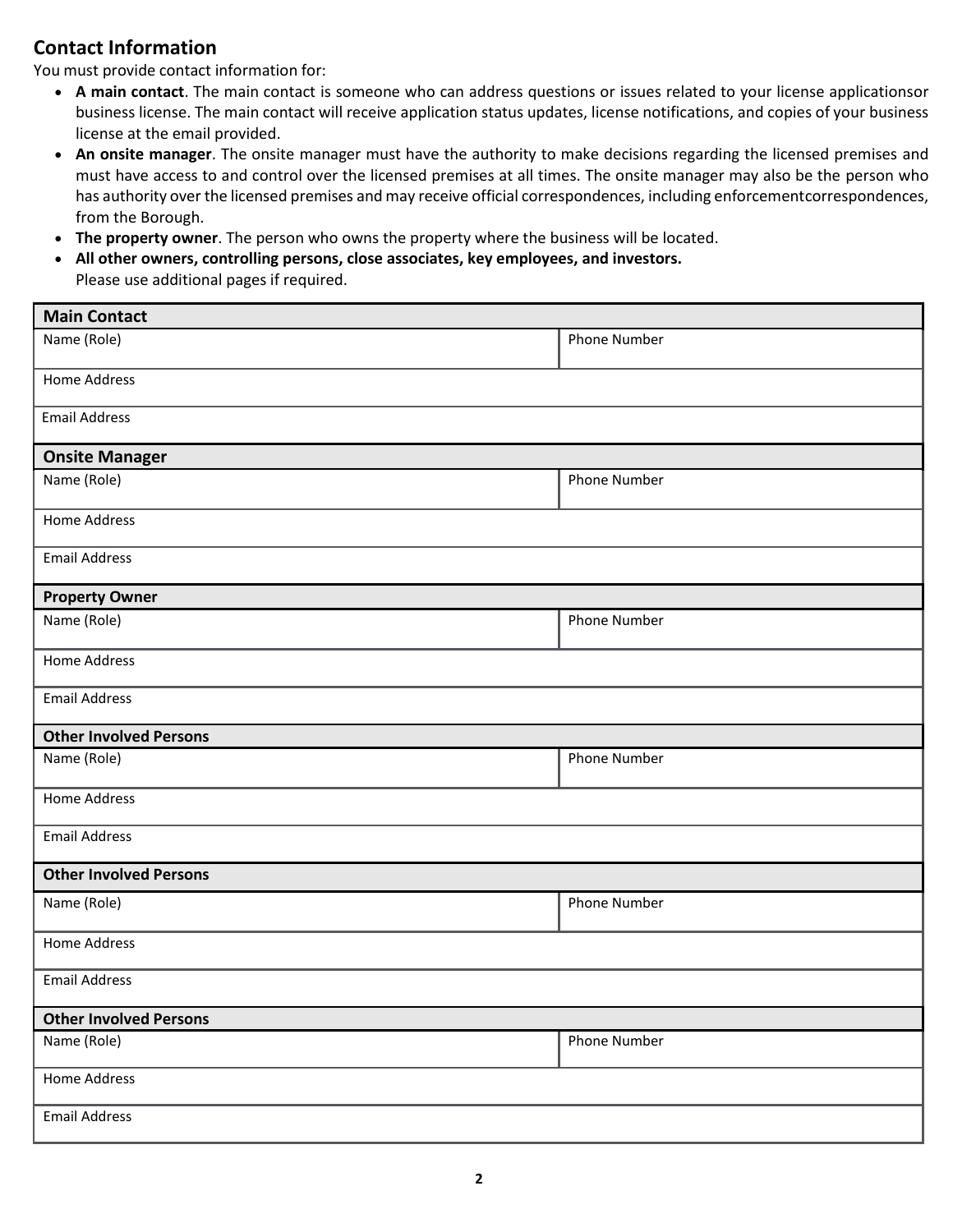|    | <b>Additional Information</b><br>1. State whether the Applicant is a Minority or Women's Business Enterprise.<br>Yes<br>No.<br>If you answer "yes," provide a copy of the certificate issued by the State of New Jersey evidencing that status.                                                                                                                                                                                       |
|----|---------------------------------------------------------------------------------------------------------------------------------------------------------------------------------------------------------------------------------------------------------------------------------------------------------------------------------------------------------------------------------------------------------------------------------------|
|    | 2. State whether the Applicant will offer on-site parking at the business facility.<br>Yes<br>No                                                                                                                                                                                                                                                                                                                                      |
|    | 3. If you answered "yes," describe the extent to which parking will be offered.<br>Description:                                                                                                                                                                                                                                                                                                                                       |
| 4. | Describe the Applicant's plans to hire local resident's as employees (please attach additional pages if needed).<br>Please provide copies of all related documents.                                                                                                                                                                                                                                                                   |
|    |                                                                                                                                                                                                                                                                                                                                                                                                                                       |
|    | 5. Describe the Applicant's commitment to diversity (please attach additional pages if needed).<br>Please provide copies of all related documents.                                                                                                                                                                                                                                                                                    |
| 6. | All information that relates to the Applicant's qualifications to operate a cannabis related business, including but not limited<br>to experience in the cannabis industry and/or other highly regulated industries (please attach additional pages if needed).<br>The Applicant may, but is not required to, provide copies of the resumes of any person that will be involved in the operation<br>of the cannabis related business. |
|    |                                                                                                                                                                                                                                                                                                                                                                                                                                       |

 $\overline{\mathbf{3}}$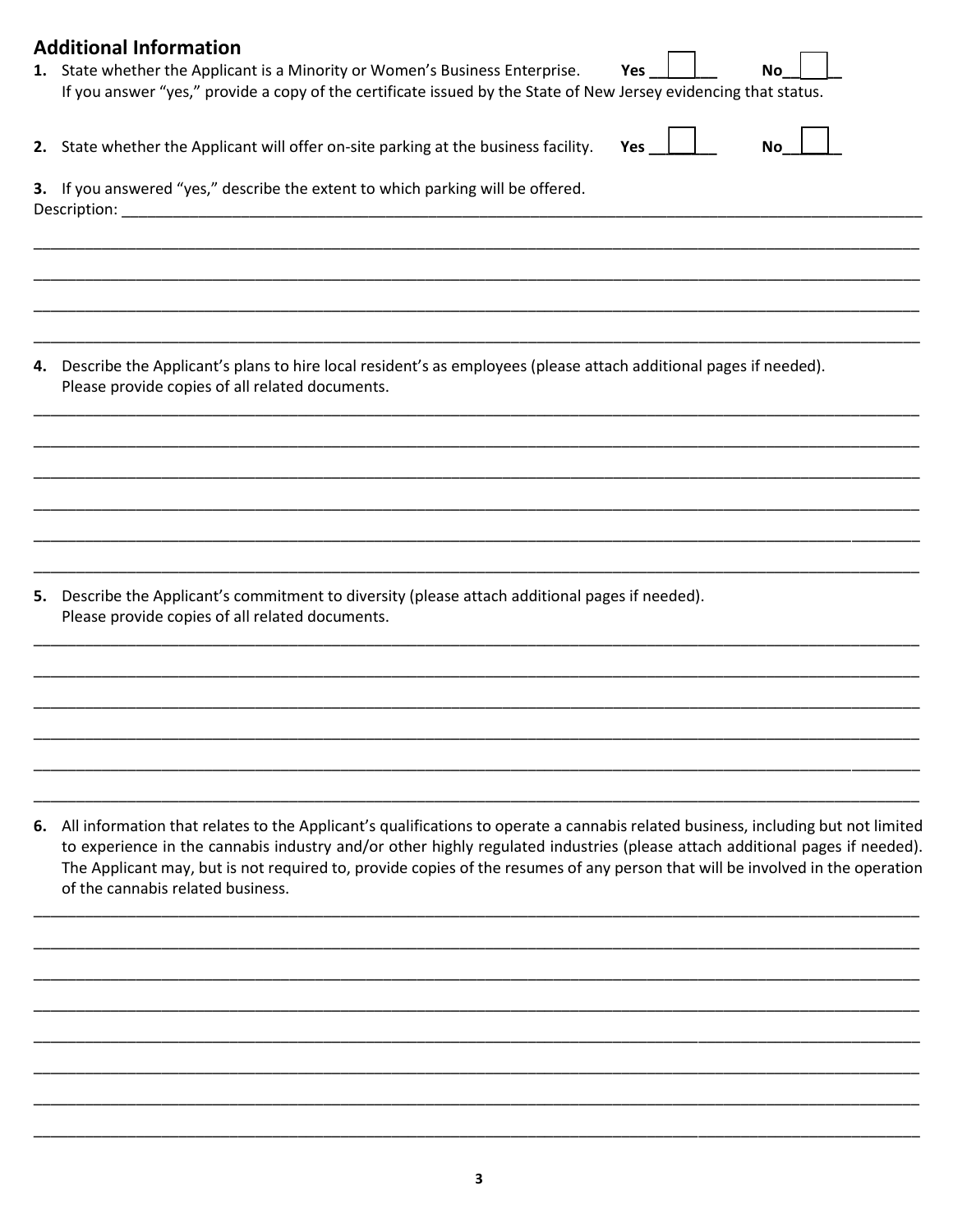7. Describe the steps the Applicant will take to provide security at and around its location (please attach additional pages if needed).

8. Describe the steps the Applicant will take to prevent minors from purchasing cannabis and cannabis products at its location (please attach additional pages if needed).

9. A description of the Applicant's environmental impact and sustainability plan, including but not limited to any recognitions or certificates the Applicant has received from government regulators regarding sustainability and/or whether the Applicant has a company officer responsible for conducting periodic internal reviews evaluating the company's implementation of an environmental sustainability plan and controls in place to ensure that plan is adhered to (please attach additional pages if needed).

10. A description of the Applicant's nuisance mitigation plan that specifically addresses: (a) noise; (b) odor; (c) waste disposal; and (d) vehicular congestion mitigation (please attach additional pages if needed).